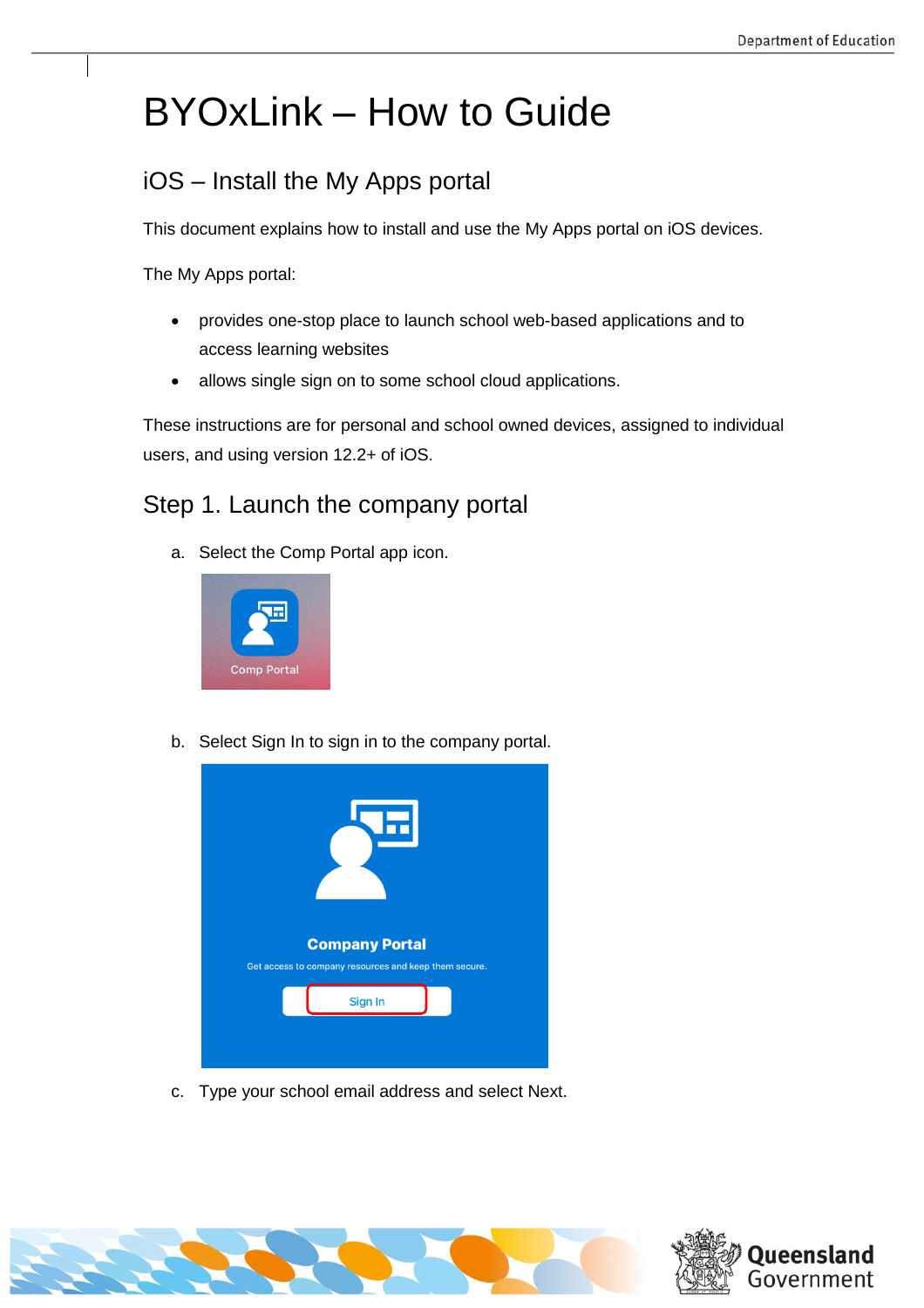| <b>Nicrosoft</b>            |             |
|-----------------------------|-------------|
| Sign in                     |             |
| Flast1@eq.edu.au            |             |
| Can't access your account?  |             |
| Sign in from another device |             |
|                             | <b>Next</b> |

d. Enter your school username and password. Accept the terms and conditions. Select Sign in.

| 9:54 am Fri 21 Jun<br>Cancel                                               |                                |  |  |  |
|----------------------------------------------------------------------------|--------------------------------|--|--|--|
| Queensland Government                                                      | Department of <b>Education</b> |  |  |  |
| <b>Managed Internet Service</b><br>Sign in with your username and password |                                |  |  |  |
| Username<br>Flast1                                                         |                                |  |  |  |
| Password <sup>*</sup>                                                      |                                |  |  |  |
| agree to the conditions of use and privacy statement                       |                                |  |  |  |
| Sign in                                                                    |                                |  |  |  |

## Step 2. Install My Apps portal

a. The company portal will open.

| 9:55 am Fri 21 Jun | Queensland<br>Covernment<br><b>Department of Education QLD</b>   |   | 令 50%<br>MS                                               |
|--------------------|------------------------------------------------------------------|---|-----------------------------------------------------------|
| <b>Apps</b>        |                                                                  |   |                                                           |
|                    | <b>Recently Published</b>                                        |   | <b>View All Apps</b>                                      |
| matific            | Matific Student<br>SLATE SCIENCE OPERATIONS PTY LTD              |   | ABC Reading Eggs Learn to Read<br>Blake eLearning Pty Ltd |
|                    | Number Pieces Basic, by the Math Le<br>Clarity Innovations, Inc. | ō | Draw and Tell HD<br>Duck Duck Moose LLC                   |

b. Type My Apps into the search bar and select the My Apps – Azure Active Directory when it appears.



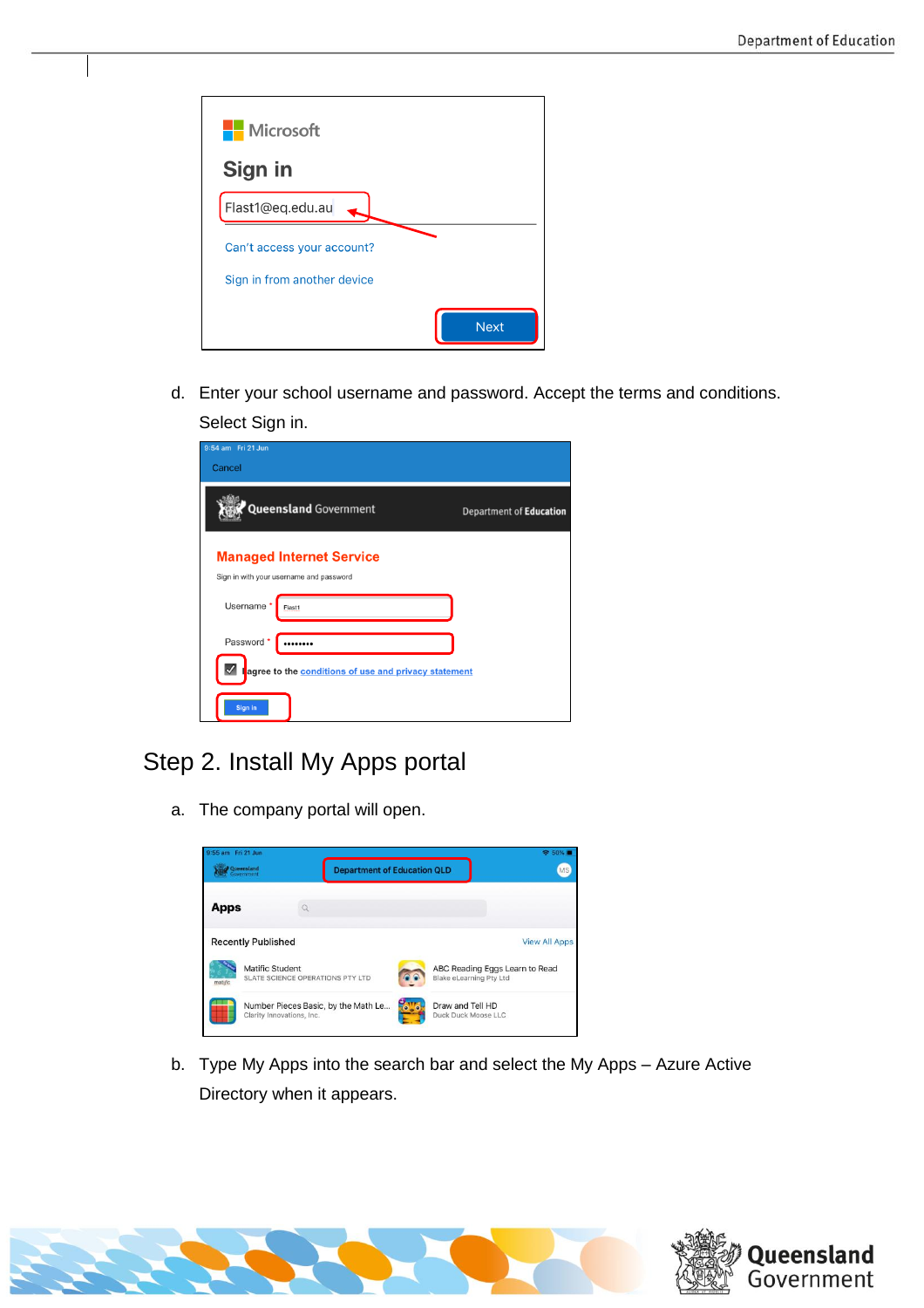| 9:56 am Fri 21 Jun |                                                           |   |               |             | $\approx 50\%$ |
|--------------------|-----------------------------------------------------------|---|---------------|-------------|----------------|
| <b>Back</b>        | <b>Search Results for "Myapps"</b>                        |   |               |             |                |
|                    | <b>Myapps</b>                                             | ග | <b>Filter</b> | <b>Sort</b> |                |
|                    | My Apps - Azure Active Directory<br>Microsoft Corporation |   |               |             |                |

c. Select Install.

| Jun<br>Search Results for "Myapps" |                                                                                       |          |
|------------------------------------|---------------------------------------------------------------------------------------|----------|
|                                    | My Apps - Azure<br><b>Active Directory</b><br>Microsoft Corporation<br><b>Install</b> | $\cdots$ |
|                                    | This app provides single sign-on to thousands of cloud                                |          |

d. Select Install again to confirm the installation.



e. Wait while the app installs. The status will show as Pending install.



f. The status may move to Installed but this does not always happen.